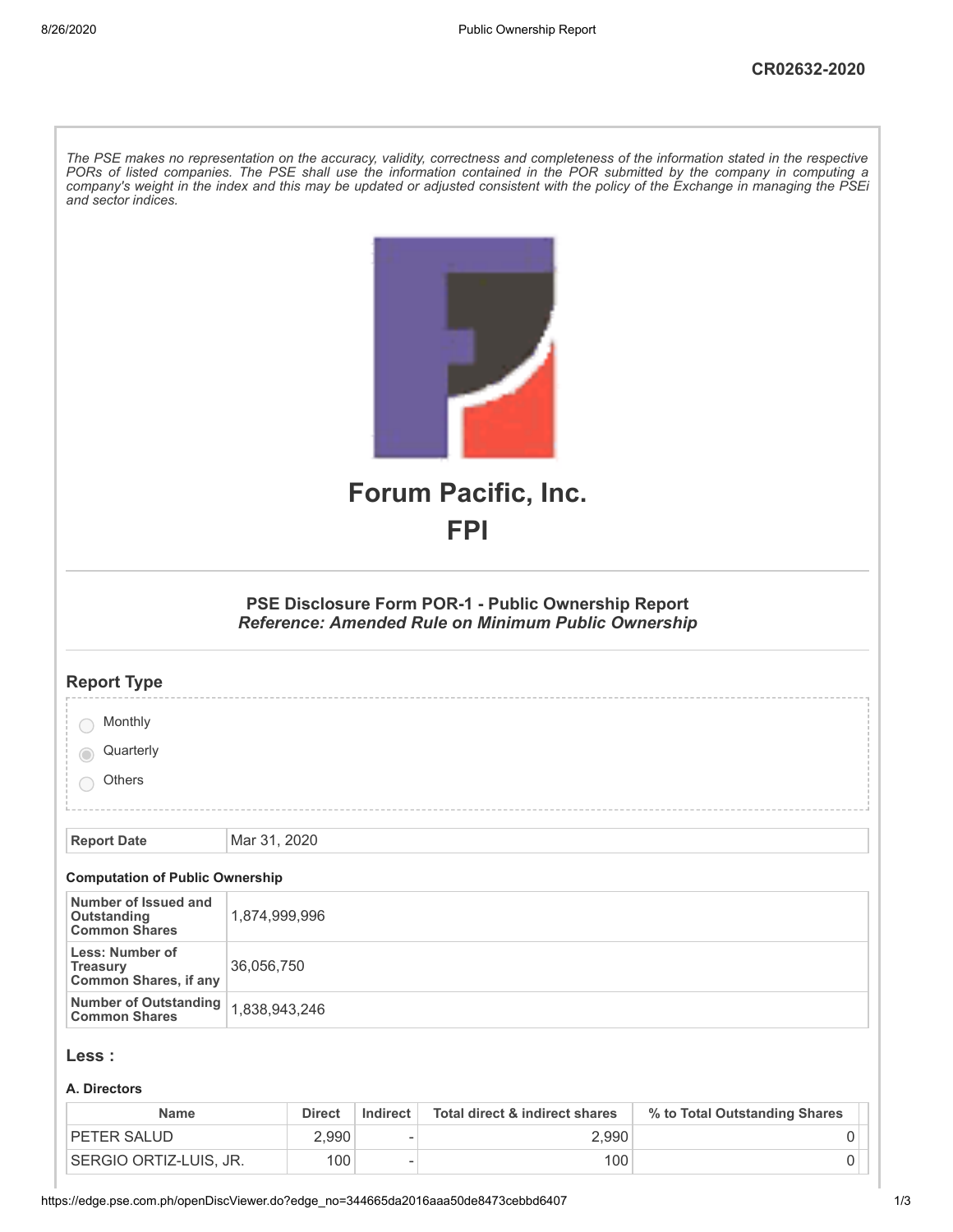| <b>KENNETH GATCHALIAN</b> | 100     |   | 100     |     |
|---------------------------|---------|---|---------|-----|
| <b>ELVIRA TING</b>        | 400,001 |   | 400,001 | 0.2 |
| LAMBERTO MERCADO, JR.     | 100     |   | 100     |     |
| <b>BYOUNG HYUN SUH</b>    | 1,000   |   | 1,000   |     |
| ARTHUR PONSARAN           |         |   |         |     |
| <b>JOAQUIN OBIETA</b>     |         |   |         |     |
| <b>OMAR GUINOMLA</b>      | 100     |   | 100     |     |
| <b>RICHARD RICARDO</b>    | 100     |   | 100     |     |
| <b>RUBEN TORRES</b>       | 100     |   | 100     |     |
|                           | 404,593 | 0 | 404,593 | 0.2 |

## B. Officers

| <b>Name</b> | <b>Direct</b> | Total direct & indirect shares<br>Indirect |  | % to Total Outstanding Shares |
|-------------|---------------|--------------------------------------------|--|-------------------------------|
|             |               |                                            |  |                               |
|             |               |                                            |  |                               |

# C. Principal/Substantial Stockholders

| <b>Name</b>                                 | <b>Direct</b> | Indirect | <b>Total direct &amp; indirect</b><br>shares | % to Total Outstanding<br><b>Shares</b> |
|---------------------------------------------|---------------|----------|----------------------------------------------|-----------------------------------------|
| INTERNATIONAL POLYMER<br><b>CORPORATION</b> | 496,887,494   |          | 496,887,494                                  | 27.02                                   |
| THE WELLEX GROUP INC.                       | 376,950,000   |          | 376,950,000                                  | 20.49                                   |
|                                             | 873,837,494   | 0        | 873,837,494                                  | 47.51                                   |

## D. Affiliates

| <b>Name</b> | <b>Direct</b> | Indirect | <b>Total direct &amp; indirect shares</b> | % to Total Outstanding Shares |
|-------------|---------------|----------|-------------------------------------------|-------------------------------|
|             |               |          |                                           |                               |
|             |               |          |                                           |                               |

# E. Government

| <b>Name</b> | <b>Direct</b> | Indirect | Total direct & indirect shares | % to Total Outstanding Shares |
|-------------|---------------|----------|--------------------------------|-------------------------------|
|             |               |          |                                |                               |
|             |               |          |                                |                               |

# F. Banks

| <b>Name</b> | <b>Direct</b> | Total direct & indirect shares<br>Indirect |  | % to Total Outstanding Shares |
|-------------|---------------|--------------------------------------------|--|-------------------------------|
|             |               |                                            |  |                               |
|             |               |                                            |  |                               |

#### G. Employees

| <b>Name</b> | <b>Direct</b> | Indirect | Total direct & indirect shares | % to Total Outstanding Shares |
|-------------|---------------|----------|--------------------------------|-------------------------------|
|             |               |          |                                |                               |
|             |               |          |                                |                               |

# H. Lock-Up Shares

| <b>Name</b> | <b>Direct</b> | Indirect | Total direct & indirect shares | % to Total Outstanding Shares |  |
|-------------|---------------|----------|--------------------------------|-------------------------------|--|
|             |               |          |                                |                               |  |
|             |               |          |                                |                               |  |

## I. Others

| Name | <b>Direct</b>            | <b>ndirect</b> | Total direct & indirect shares | % to Total Outstanding Shares |  |
|------|--------------------------|----------------|--------------------------------|-------------------------------|--|
|      | $\overline{\phantom{a}}$ |                |                                | -                             |  |